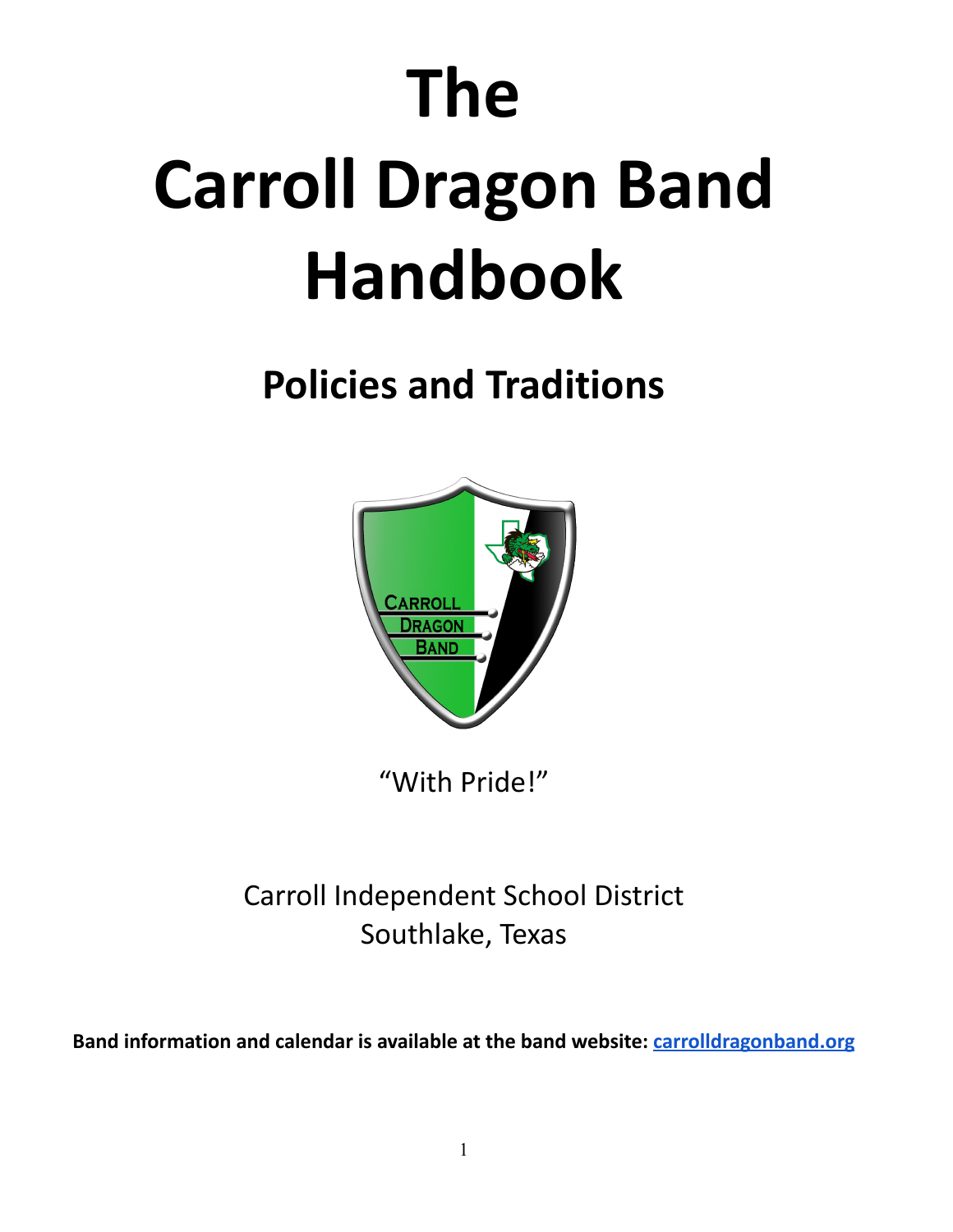# Carroll Dragon Band Staff

Mr. Ken Johnson, Carroll ISD Director of Bands email: [Ken.johnson@southlakecarroll.edu](mailto:Ken.johnson@southlakecarroll.edu) Office: 817-949-5973

Mr. David Lown, Associate Band Director and Jazz Program Director email: [David.lown@southlakecarroll.edu](mailto:David.lown@southlakecarroll.edu) Office: 817-949-5912

Mr. Jon Maynard, Associate Band Director and Percussion Program Director email: [Jon.maynard@southlakecarroll.edu](mailto:Jon.maynard@southlakecarroll.edu) Office: 817-949-5972

Mr. Philip Jones, Associate Band Director email: [Philip.jones@southlakecarrroll.edu](mailto:Philip.jones@southlakecarrroll.edu) Office: 817-949-5971

Mr. James Thomas, Color Guard Director email: [James.thomas@southlakecarroll.edu](mailto:James.thomas@southlakecarroll.edu)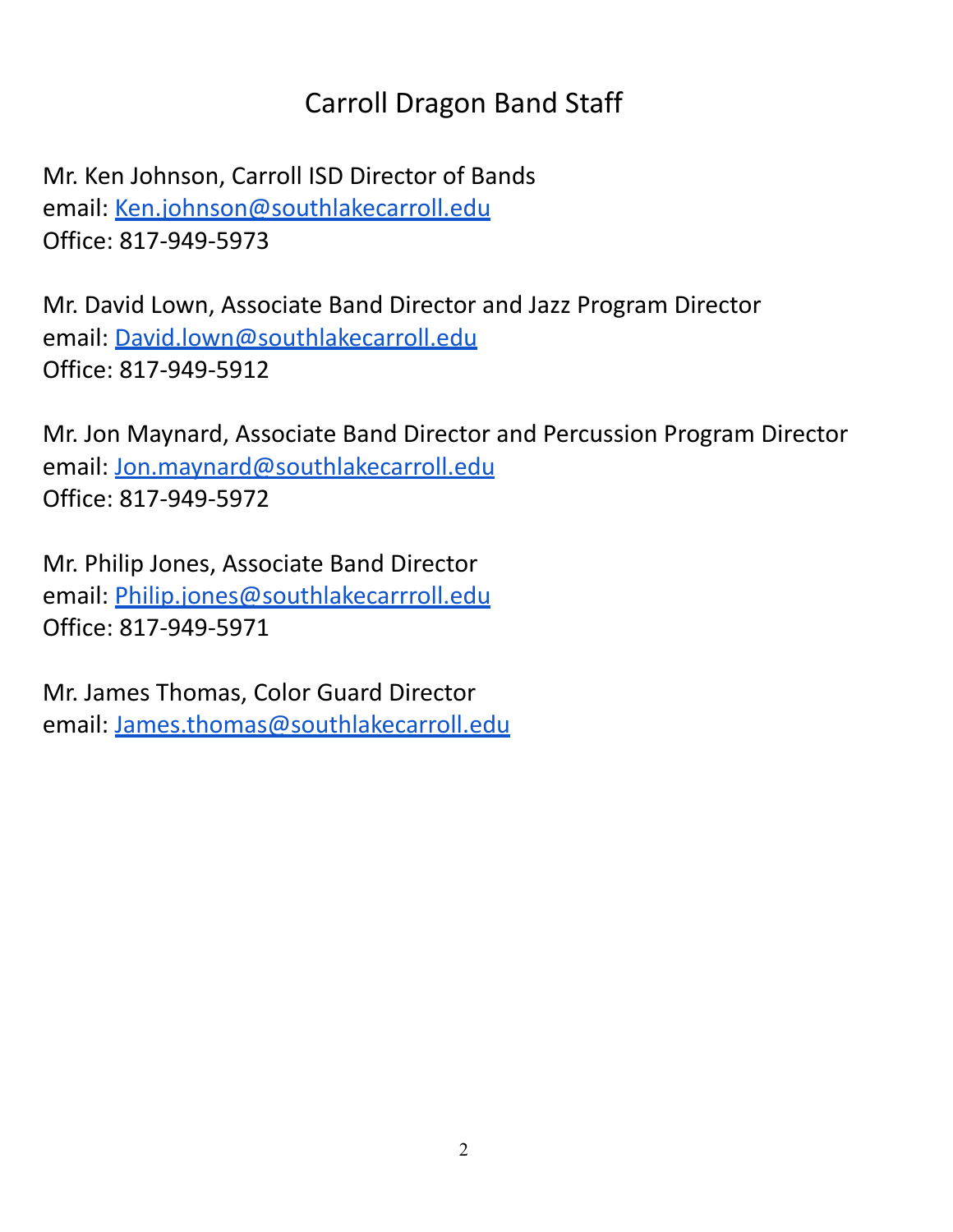| • Welcome/Philosophy                              | 4  |
|---------------------------------------------------|----|
| • Purpose and General Expectations                | 4  |
| • Program Offerings and Responsibilities          |    |
| $\bullet$ Eligibility                             | 9  |
| • Concert Participation and Etiquette             | 9  |
| • Marching Band Expectations                      | 9  |
| • Marching Band Eligibility and Attendance Policy | 10 |
| • Assignment of Marching Positions                | 12 |
| • Pep Rallies and Parades                         | 12 |
| • Marching Band Uniforms and Formal Wear          | 12 |
| • Football Game Procedures                        | 13 |
| • Bus Travel                                      | 13 |
| • Elected and Appointed Officers                  | 14 |
| • Care of Music Facilities and Equipment          | 15 |
| • Spring Travel                                   | 17 |
| • Private Lessons                                 | 17 |
| • School-Owned Instruments                        | 17 |
| • School-Issued Music                             | 18 |
| • Personal Instruments and Insurance              | 18 |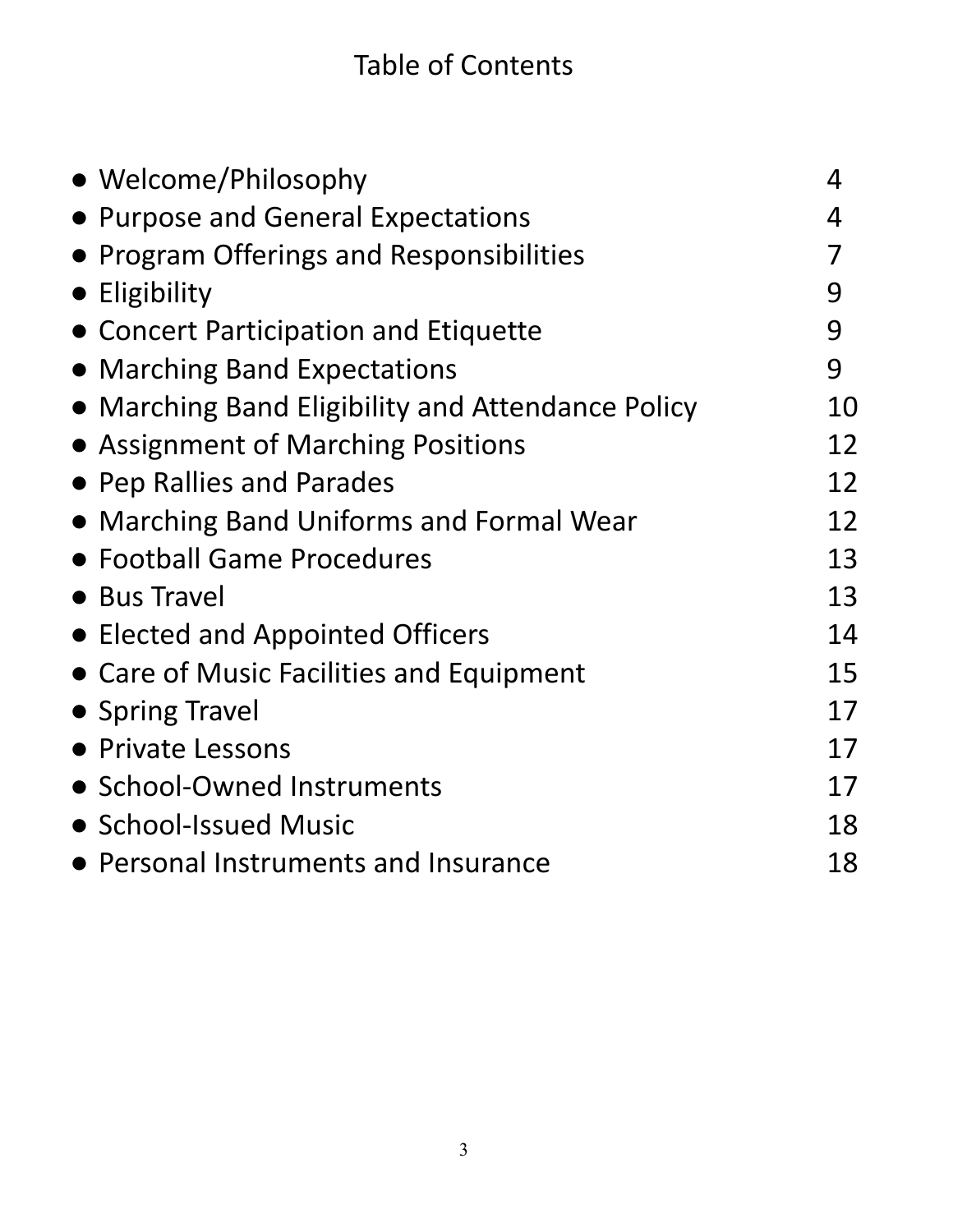Welcome to the Carroll Dragon Band program. The Carroll Dragon Band is one of the premier instrumental music organizations in Texas. We are excited that you have elected to be a member of this outstanding program.

Music is a subject that affects many aspects of the human personality. It can shape individuals on an intellectual, emotional, spiritual, physical, and social level.

Instrumental music can foster a lifelong appreciation of music as an art form. Instrumental music also fosters a sense of cultural awareness as well as an aesthetic appreciation for the arts. The Carroll Dragon Band program engages students in a group activity that can enrich their lives, personally and socially. It develops proper work habits through the successful implementation of a daily practice routine. It develops confidence and promotes students' abilities of self-expression, teamwork, and advanced listening skills that can embellish communication skills.

The purpose of the Carroll Dragon Band program is:

- To develop in every member an understanding and lifelong appreciation of music.
- To encourage students to a point where they may participate in the performance of great works and continue making and enjoying music beyond graduation.
- To provide an opportunity for each member to realize their maximum performance potential.
- To assist students in growing into responsible and successful members of society, by demonstrating integrity, dependability, and loyalty; consistently embracing the ideals of self-discipline, commitment, and teamwork.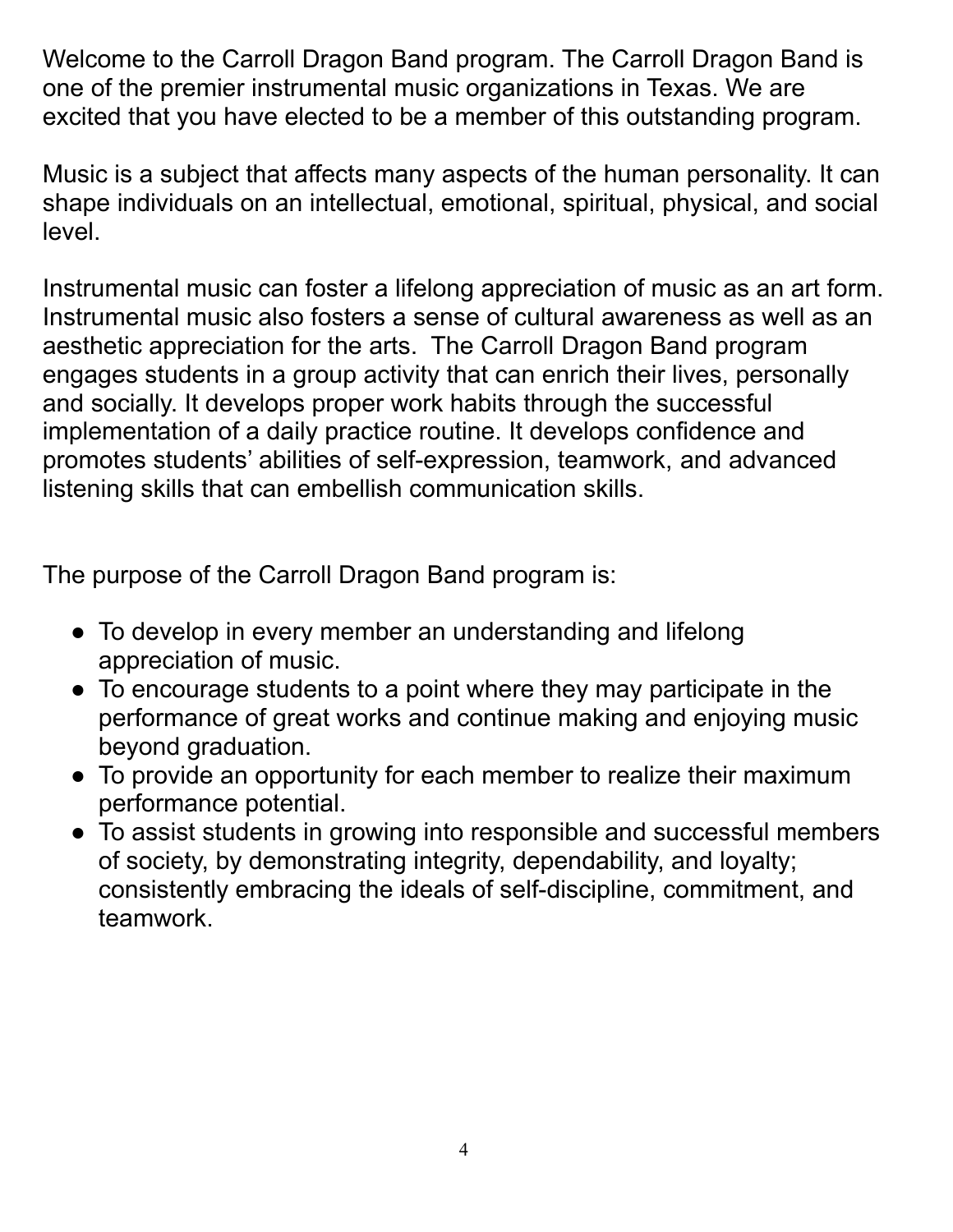# **General Expectations**

Participation in the Dragon Band is an honor and a privilege. The standards are high and each student is expected to meet those standards. Therefore, all persons involved in the program are expected to give their best effort each day. Membership is based on a full-year commitment, from the beginning of summer band through the last day of school.

Band is a group activity and everyone has an important role within the group. Performances are a culmination of the classroom learning experience. Rehearsals and performances require maximum focus and attention in order to achieve the highest level of performance.

Our band rehearsals are different from other classroom settings. The student to teacher ratio is much larger and the time invested is often greater. Because of this, it is imperative that each student be **present, prepared, organized,** and **focused** for every rehearsal. When a student is not present or prepared for class or is unable to play his/her instrument during class, the whole ensemble is affected. This means instrument maintenance must be taken care of before rehearsals and all supplies must be brought every day. Students must bring music, pencils, reeds, mutes, drill books, etc. to each rehearsal.

Accountability as a mature young adult and musician will be stressed throughout the school year. A strong and successful band program depends on interested, motivated, courteous, patient students who are willing to sacrifice personal wants and preferences at times, in order to contribute to the goals and best interest of the entire group. Students are expected to be quiet, attentive, and courteous during all rehearsals, sectionals, and performances.

Members of the Carroll Dragon Band are expected to:

- Adhere to the Carroll ISD Student Code of Conduct
- Adhere to Carroll ISD Guidelines for District Extracurricular Activities
- Participate in band activities with a supportive, positive, and cooperative attitude.
- Display respect towards self, fellow students, and staff members of the organization.
- Attend all rehearsals and performances.
- Represent the Carroll Dragon Band with class wherever you may be.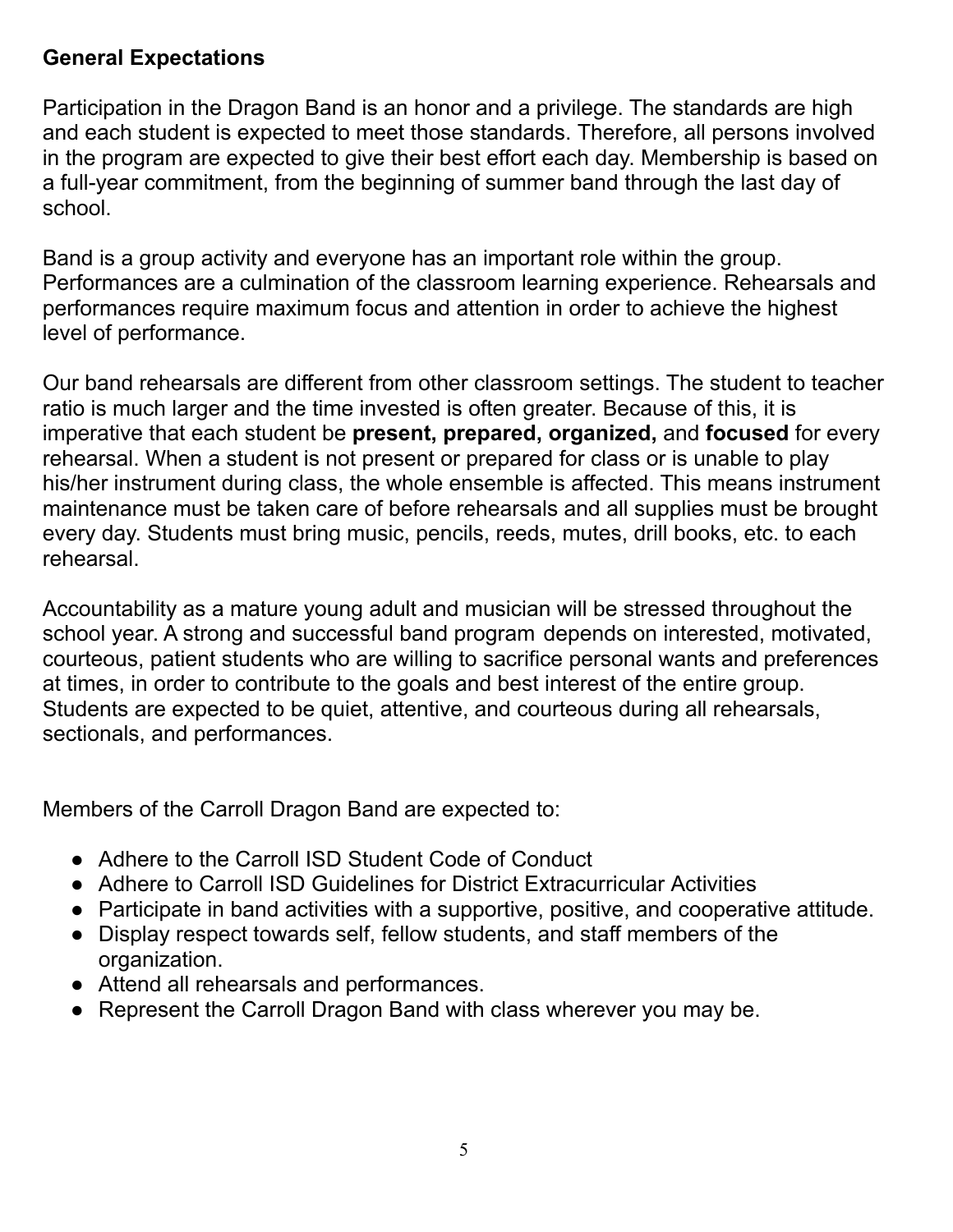# **Behavioral Expectations**

- Enter and exit rehearsal halls in a quiet and orderly manner.
- Be on time (early) with all required equipment and materials.
- Keep cell phones put away unless your director asks you to use them.
- Have the music for the day on your stand before beginning the warm-up.
- When the director steps in front of the group, all playing, talking, and movement should stop. Full attention to the director should be given at this time.
- *Always* read/listen to the announcements.
- Stop playing when a cut-off is given.
- When instructions are given during rehearsal, mark your music in pencil.
- Posture should be such that it enables your best tone production, technique, and playing efficiency.
- Exhibit pride in your performance and during rehearsals. Always give your best. Practice the way you expect to perform. Perform the way you've practiced.
- No food or drink (other than water), candy, or gum in rehearsal areas.
- Students are expected to help maintain a clean environment in our facilities and during travel. "We leave a place looking better than the way we found it."
- Students are expected to take proper care of all band equipment. This includes instruments, music, uniforms, and facilities.
- Support all groups affiliated with Carroll ISD. Show support to other bands, drill teams, cheerleaders, and spirit groups.
- Students will refrain from the use of degrading language, profanity, and/or obscene gestures. Harassment of any form will not be tolerated. This policy also applies to social media.
- Speak in a positive manner about your organization, fellow band members, and staff. If you have a concern, bring it to the band staff or the individual so that positive actions/outcomes can be achieved.

If you are ever in doubt about an action, simply don't do it. Your conduct should always reflect positively on yourself, your family, our band program, and the Southlake community.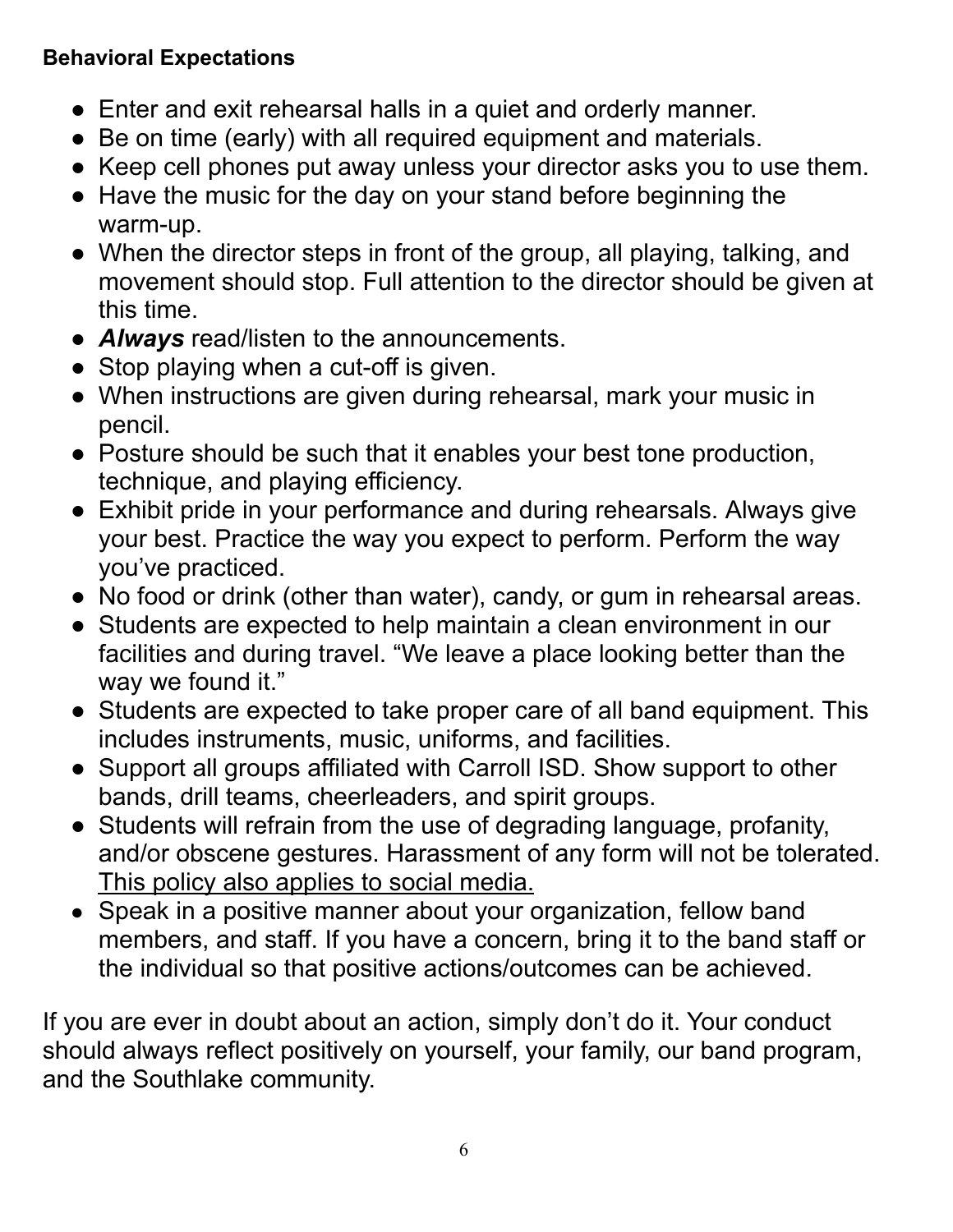# **Band Class Offerings**

Members of the band program are assigned, by audition, to one of our ability-based concert bands that meet as academic classes. Auditions are held in the spring.

# **Wind Symphony**

The Wind Symphony is the varsity level band. Membership is determined by audition, overall performance history, and director's discretion. Music performed will be of the highest level of difficulty. Performances will include UIL, invitational festivals/contests, first and second semester concerts, and special events. Before or after school rehearsals will be scheduled as necessary. Sectionals are a required component of this class. Members are required to participate in All-Region auditions and springtime solo and ensemble events.

\*\* **Enrollment in the Instrumental Ensemble class is an expectation, schedule permitting.**

# **Wind Ensemble**

The Wind Ensemble is the non-varsity level band. Performances will include UIL, invitational festivals/contests, first and second semester concerts, and special events. Before or after school rehearsals will be scheduled as necessary. Sectionals are a required component of this class. Members are required to participate in All-Region auditions and springtime solo and ensemble events.

\*\* **Enrollment in the Instrumental Ensemble class is an expectation, schedule permitting.**

# **Symphonic Winds - Green**

Symphonic Winds - Green is the sub non-varsity level band. Performances will include UIL, first and second semester concerts, and invitational festivals/contests and/or special events as determined by the directors. Before or after school rehearsals will be scheduled as necessary. Members are required to learn a portion of the all-region etudes, as determined by the director, and are encouraged to participate in All-Region auditions and springtime solo and ensemble events.

# **Symphonic Winds - White**

Symphonic Winds - White is the second sub non-varsity level band. Performances will include UIL, first and second semester concerts, and invitational festivals/contests and/or special events as determined by the directors. Before or after school rehearsals will be scheduled as necessary. Members are required to learn a portion of the all-region etudes, as determined by the director, and are encouraged to participate in All-Region auditions and springtime solo and ensemble events.

#### **Jazz Orchestra**

Jazz Orchestra is the top level jazz ensemble. Membership is by audition only and wind members must also be a part of a parent organization concert band. Music performed will be on an intermediate to advanced level for the duration of the school year. Performances will include invitational festivals/contests, first and second semester concerts, and special events. Additional rehearsals and clinics will be scheduled as necessary. In addition to learning big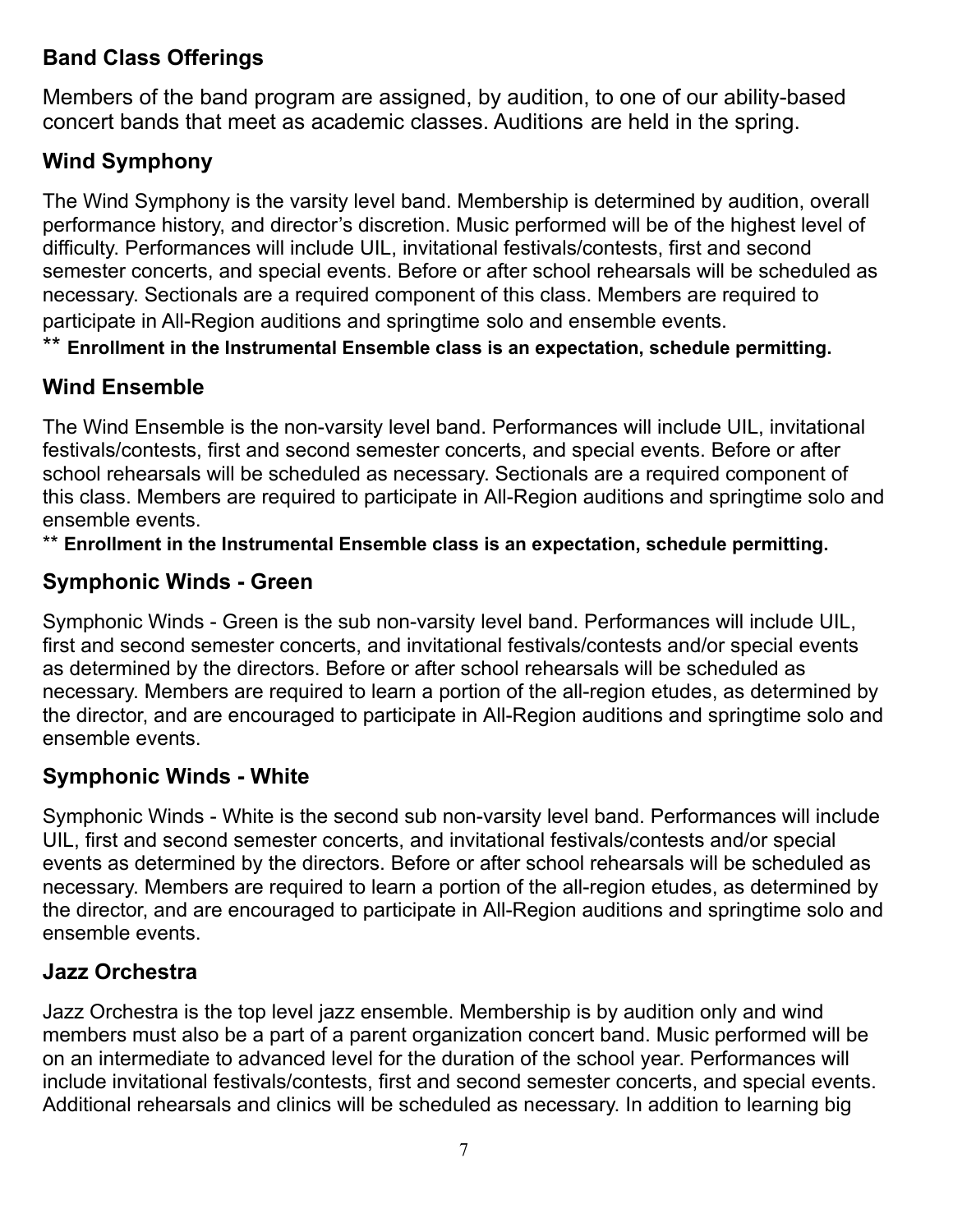band repertoire, students will work on small group music and improvisation concepts as part of student-led small groups within their jazz classes.

# **Jazz Ensemble**

Jazz Ensemble is the second level jazz ensemble. Membership is by audition only and wind members must also be a part of a parent organization concert band. Performances will include invitational festivals/contests, first and second semester concerts, and special events as determined by the director. Additional rehearsals and clinics may be scheduled as necessary. In addition to learning big band repertoire, students will work on small group music and improvisation concepts as part of student-led small groups within their jazz classes.

# **Jazz Band**

Jazz Band is the entry-level jazz ensemble, and is designed for younger students and students with less jazz background. Membership is by audition only and wind members must also be a part of a parent organization concert band. Performances will include invitational festivals/contests, first and second semester concerts, and special events as determined by the director. Additional rehearsals and clinics may be scheduled as necessary, however it should be noted that there are very few time commitments outside of the school day for this ensemble. In addition to learning big band repertoire, students will work on small group music and improvisation concepts as part of student-led small groups within their jazz classes.

# **Percussion**

All percussionists will be in the Percussion class, where they will focus on marching percussion, All-Region repertoire, and developing individual technique. Additionally, students will enroll in either the Battery class or Front Ensemble class, depending on their drumline placement audition.

In the spring, the Battery and Front Ensemble classes become ability-based ensemble classes, where students will focus on concert band UIL literature, percussion ensembles and solos, and advanced individual techniques. Percussionists are required to attend outside of school rehearsals, as deemed necessary by the director, to rehearse with their respective concert band for fall/spring concerts.

# **Color Guard/Winter Guard**

Color Guard works as a unit with the marching band to visually enhance field shows. Auditions are held each spring and are open to any current or incoming Carroll HS/Sr HS student. In addition to their color guard audition, all color guard members who play a wind instrument must also audition for placement in a concert band and are expected to maintain a high level of performance on their instrument throughout the year.

Following the competitive marching season, students shift to Winter Guard activities. Winter Guard participation includes additional costs for travel, competitions, and other associated items. Color Guard/Winter Guard members are responsible for all items found within the Dragon Band and Color Guard Handbooks.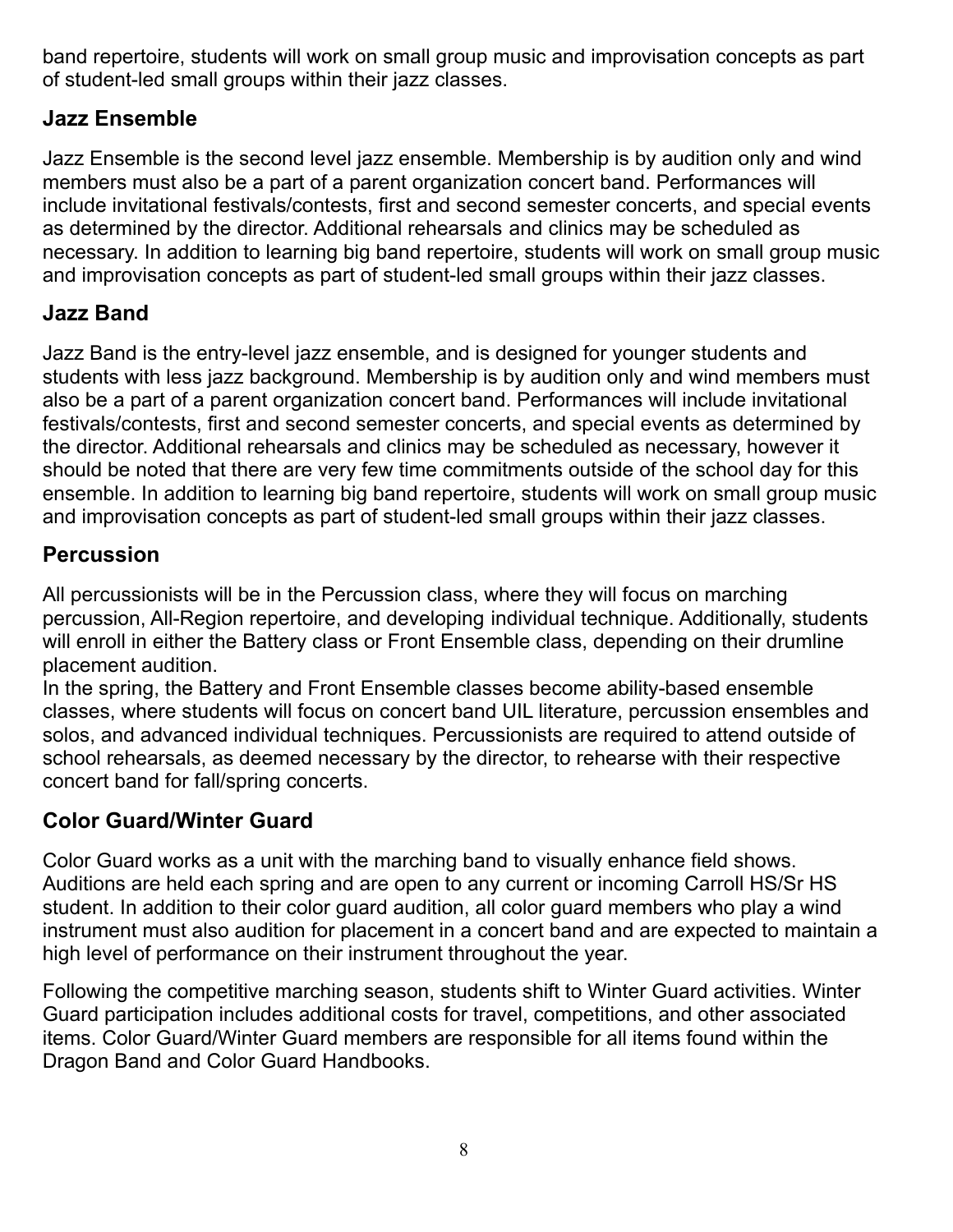# **Eligibility for Concert Season**

Most of the work our students do outside of marching band is considered curricular and not subject to the no pass/no play rule. Free concerts, section rehearsals, and private lessons are all considered curricular. Events that are considered extra-curricular include any event with paid admission and/or any event that is inter-school competitive.

Should a student become ineligible for extra-curricular events, they will still be eligible for curricular events. UIL Concert and Sight-Reading is considered a curricular event and is not impacted by eligibility. Ineligible students must meet the requirements outlined in the CISD Student Handbook to regain eligibility.

# **Concert Participation and Etiquette**

Concerts are a required component of the Band program, are used to meet the TEKS and our Fine Arts curriculum, and are considered major test grades. Please check our band calendar to ensure that there will not be any conflicts. No performance missed can be "made up" in the strictest sense of the phrase. Students with severe illness or family emergencies will be granted an alternative assignment. The illness/emergency must be communicated to the band director as soon as possible after it is known. The directors will determine the assignment.

All students are expected to stay the length of the entire concert as part of the major test grade and to fulfill TEKS requirements. Listen to and be supportive of all the groups in the band program. Do not walk around, talk, or be on cell phones during any performance. Enter or leave the auditorium only between pieces or after a group has finished. The only "come and go" concert is our Pre-UIL concert, due to the extended schedules of each band.

# **Marching Band**

The Carroll Dragon Marching Band is the largest performing group as it combines band members from all concert bands. The Dragon Band performs at all Varsity football games (including playoffs), marching competitions, and occasional guest appearances.

All marching students will:

- Pass off marching fundamental basics
- Pass of warm up packet materials
- Pass off the UIL competition show music from memory (Varsity)
- Pass off the drill team and stand tune music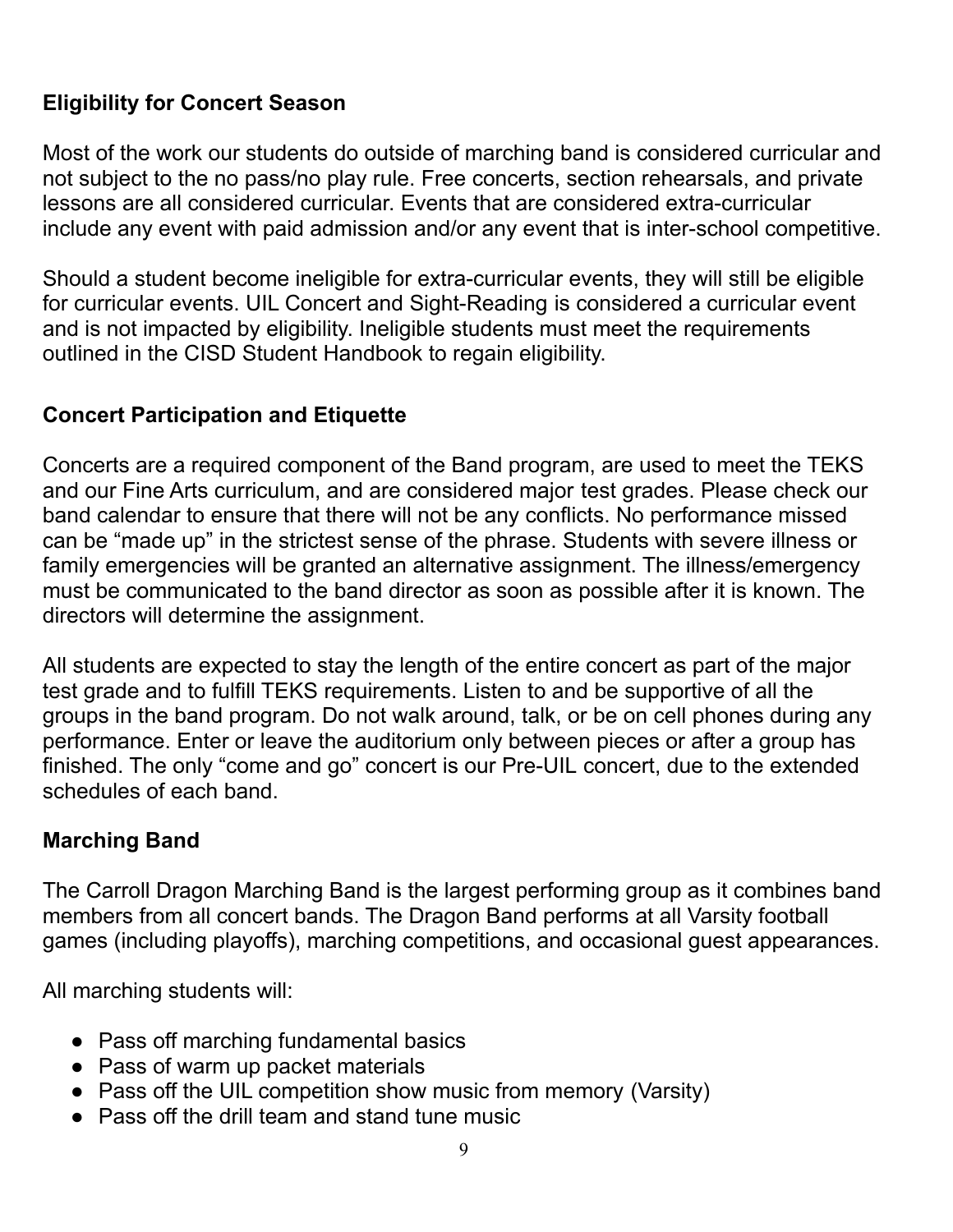Band performances will be limited to those students who are fully prepared. Attending all rehearsals and making a conscientious effort to improve is the best way to be considered for a performance spot during the marching season.

In order for marching rehearsals to be successful, all students must be prepared. This means that you will need to bring all required items to the rehearsals each day, including:

- Music/flip books, pencil, instrument and all accessories
- 1 gallon water jug with the Dragon Band Juguzzi
- UDB Pro app (smart phone charged)
- Sunglasses, sunscreen, and hat
- Appropriate marching band attire

# **Marching Band Eligibility and Attendance Policy**

Most of the activities associated with marching band are extracurricular, including football games, pep rallies, and marching competitions. Students must pass all classes each 9-weeks (and first 6-weeks of UIL calendar year) in order to be eligible by TEA, UIL, and Carroll ISD requirements. Students who are failing a single class at the end of a grading period will become ineligible seven days after the last day of the grading period in which they failed.

# **Attendance**

Due to limited rehearsal time, it is imperative that we make the most of each rehearsal. Each member of the Dragon Band has an obligation to fellow band members to be at rehearsals on time, prepared, and with necessary equipment. The quality of our program is in direct proportion to your positive attitude and consistent daily attendance. You cannot learn if you are not present. Absences hurt not only the student but the group as well, and make the rehearsal less productive.

Due to the participatory nature of marching band, attendance is required at all rehearsals and performances. Excused absences will be granted only for significant illness, family emergencies, religious holidays/observances, and extenuating circumstances approved by the director. Non-school sponsored activities, teams, clubs, or jobs must not conflict in any way with the practice and performance schedule of the band program. Any student who misses a performance may have their role replaced by another band student.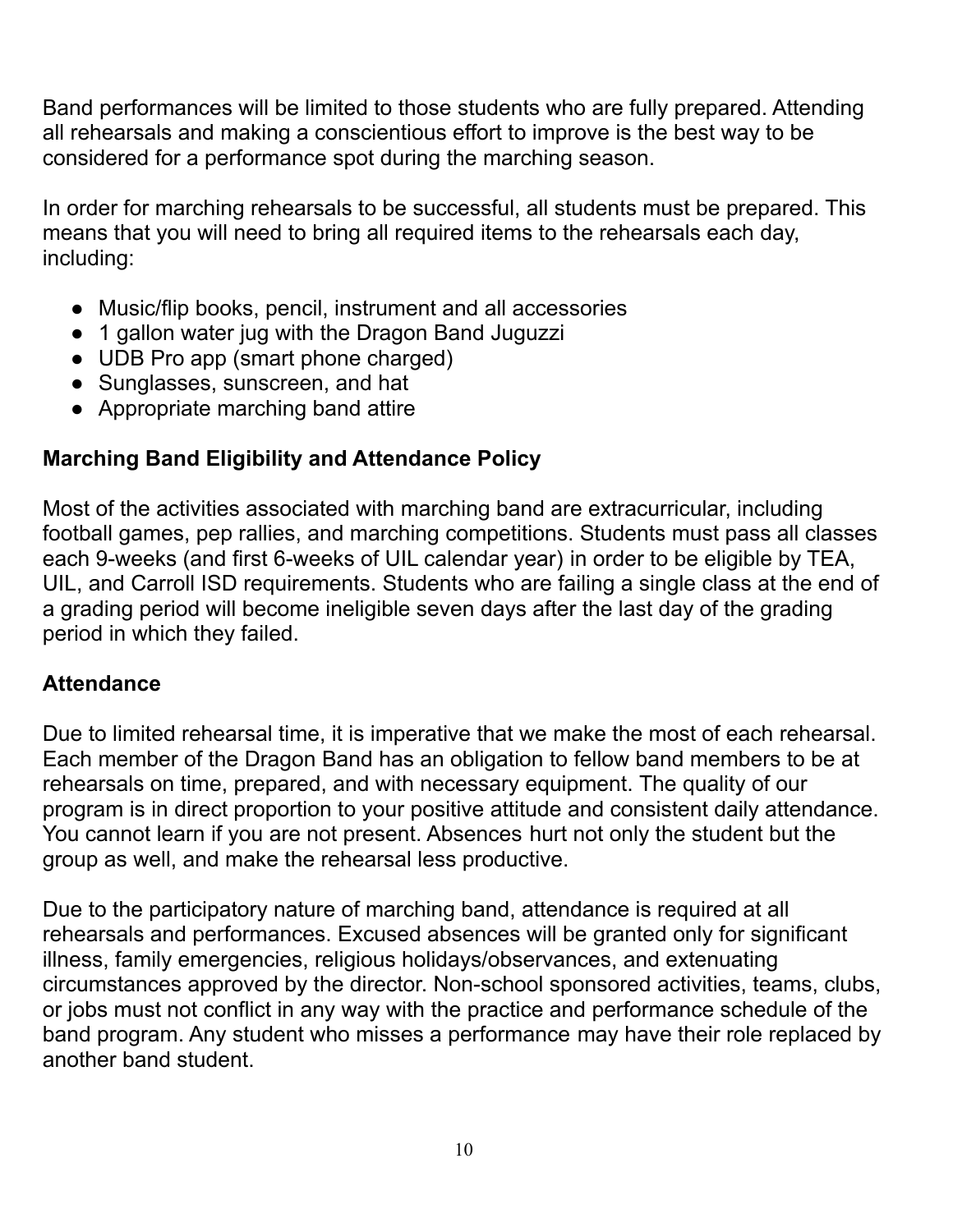Conflicts with school activities will occur and will be worked out, provided both sides are willing to proactively communicate and compromise to make the situation work. Please ask for an event calendar from all groups in which you are a member to allow the maximum amount of time to work out potential schedule conflicts. The band director will work with other teachers, coaches, and directors of various school activities to give each student every opportunity to be a part of both groups.

Absences must be approved in advance. A written request must be submitted and approved by the Band Director. Twenty four hours is the minimum approval time allowed for a rehearsal excused absence, and two weeks minimum for excused performance absences. **Please do not communicate absences through a peer or student leadership.**

Missing a marching rehearsal with an unexcused absence or missing a rehearsal with an excused absence but without advance notice may result in the student being reassigned to a different role in the rehearsal/competition show. Students who are frequently absent or late will be removed from competitive marching performances.

# **Marching Band Attendance Policy**

Unexcused Absence 1 - Verbal warning/conversation

Unexcused Absence 2 - Removal from the next performance and parent contact Unexcused Absence 3 - Removal from the next performance and a conference will be held to determine future performance participation.

# **Daily Marching Band Rehearsal Expectations**

"To Be Early Is To Be On Time, To Be On Time Is To Be Late, To Be Late Is Unacceptable."

Punctuality is essential for all rehearsals and performances. Dragon Band members are to be in the block (or designated location) for body warm up two minutes prior to call time. Students will have all necessary equipment at the call time.

Normal weekly rehearsal schedule:

Monday: 3:50-6:30 PM Tuesday: 3:50-6:30 PM Thursday: 3:50-6:30 PM Friday: Game Day

# **Assignment of Marching Positions**

Due to vacancies inevitably created by eligibility, injury, illness, and other reasons, the competition show will be purposely written for fewer members than the actual number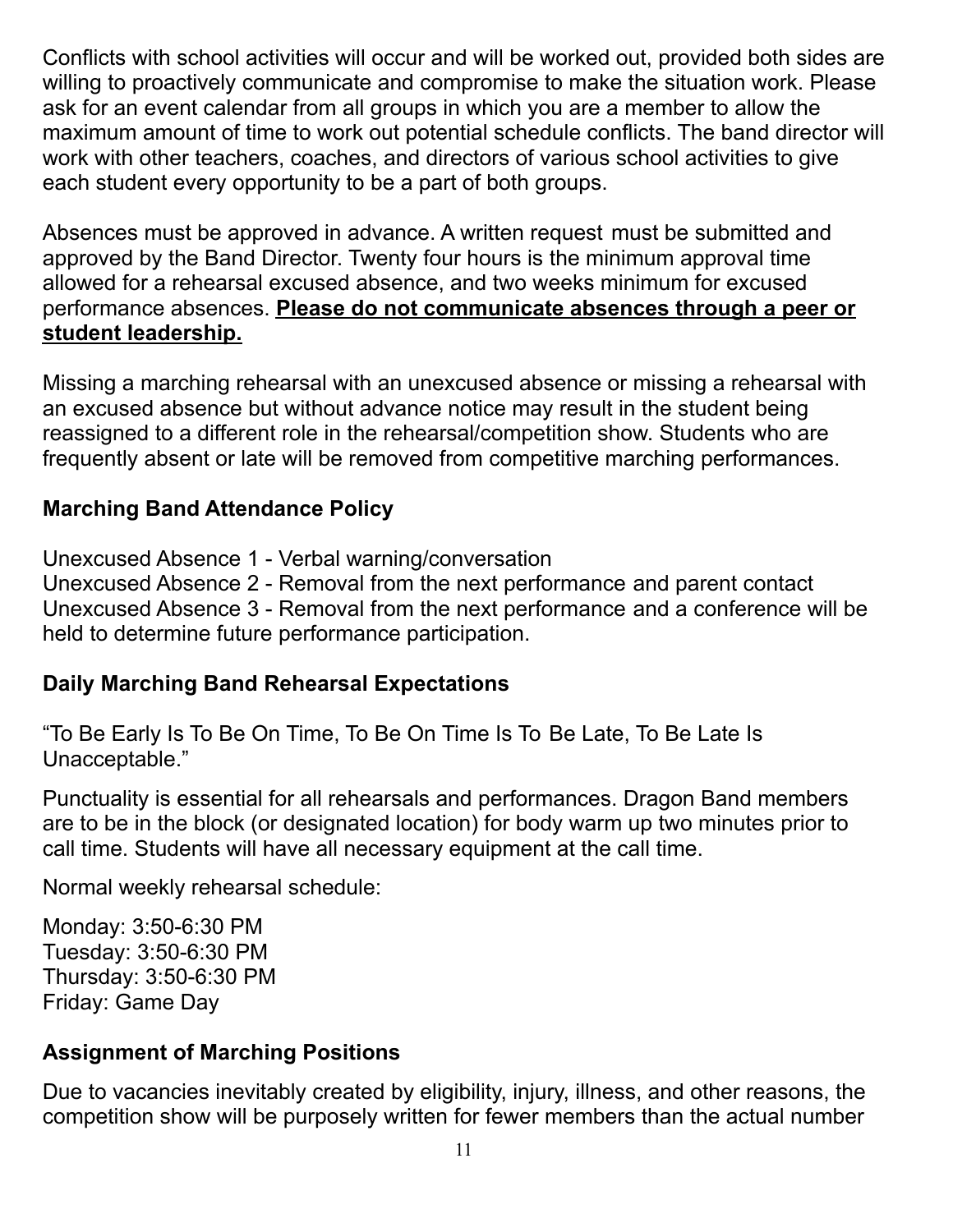of students enrolled in the band. The directors will assign the best prepared marchers to perform in the "main picture" of the show. Selection will be based on the mastery of marching fundamentals, playing fundamentals, contest show pass offs, command of the show music with the marching drill, attitude, and attendance. All eligible varsity members will participate in the competition show in some capacity.

Please remember: no student "owns" a position in the competition show. The directors may change personnel in the show at any time. The best way of securing a marching position is to always be present, prepare your music, exhibit a positive attitude, and participate fully in each rehearsal and performance.

#### **Pep Rallies and Parades**

Pep rallies and parades are required performances. All marching band students must participate in pep rallies unless the head director has given permission to miss. Your behavior at a pep rally or parade is the same behavior as a football game - exemplary of what the Dragon Band stands for, Excellence and Class.

#### **Marching Band Uniforms and Formal Wear**

Each student will be issued a uniform for marching season and formal wear for concert season. The uniform is to be returned in the condition that it was issued. Students will be charged a replacement cost of uniforms that are damaged beyond repair or lost.

The marching uniform must be hung up neatly following each performance. Formal concert wear will be kept at home and returned following the Spring Concert. Cleaning instructions will be provided. **Do not launder them at home or alter them in any way.**

As members of the Dragon Band, students are regarded as a representative of the entire band program, school, and community. When wearing identifiable Dragon Band attire, members are ambassadors for the organization. Members should always exhibit the utmost presentation "with pride".

The uniform should be worn as a complete unit at all times when in public, unless otherwise directed by the staff. The "Friday t-shirt" is to be worn under the uniform. There is no gum chewing or eating, including candy or soft drinks, while in uniform.

The attire for our "summer uniform" is the Dragon Band polo, band ball cap, black pocketed shorts, and tennis shoes (or marching shoes if directed).

An inspection will be held prior to each performance. Students who are out of uniform at call time will not perform.

Hair should be put up properly before call time. Members should refrain from wearing noticeable makeup, and/or individualized accessories. This includes fingernail polish,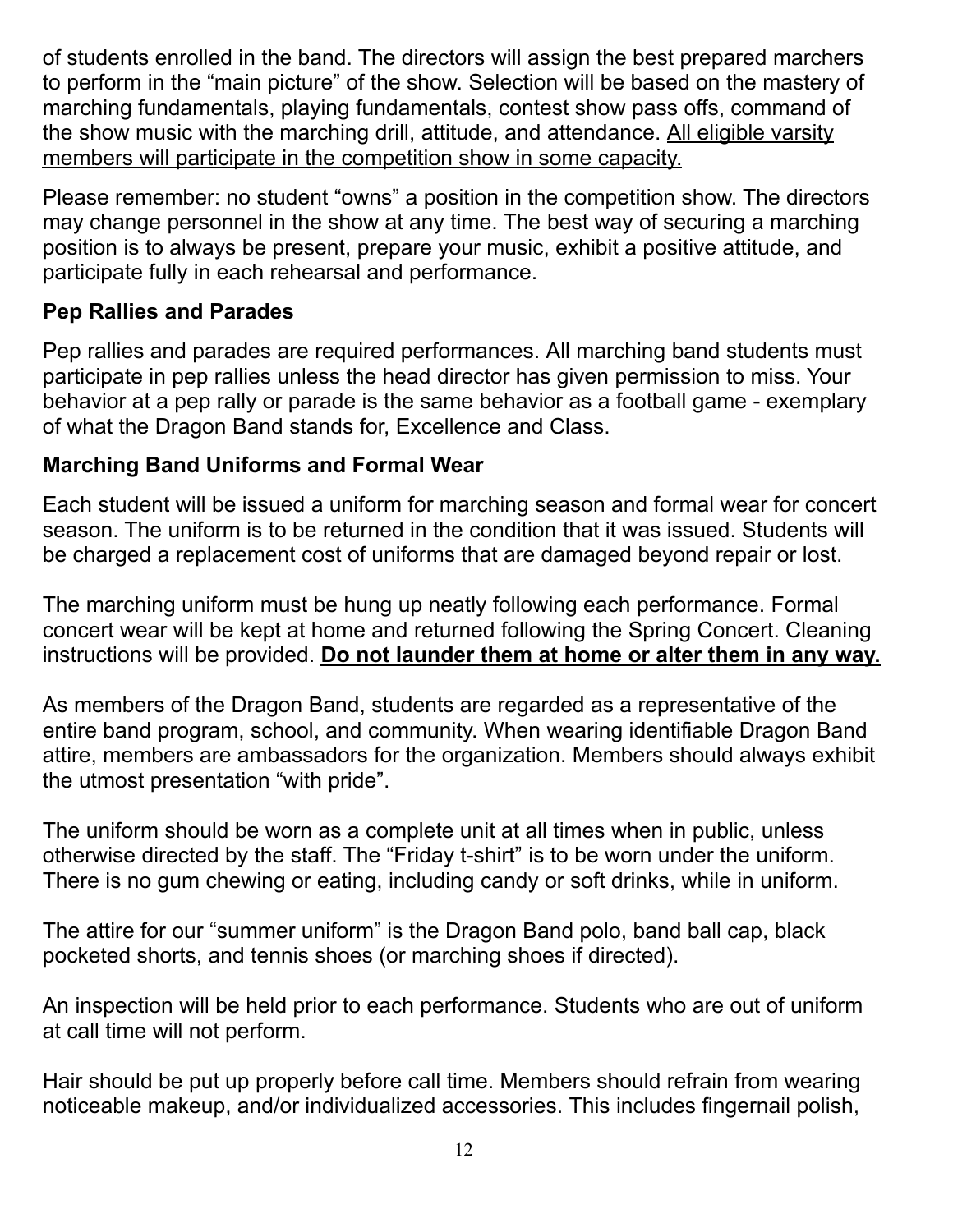jewelry, watches, hair ornaments, etc. Hair must be secured in such a way that it does not obscure the uniform or the performer's face. Long hair should be secured in a bun, or as directed, so that it fits into the shako hat. Stray hair should be secured with hairpins.

# **Football Game Procedures**

The marching band attends all football games. We are there to support our football team and community, and to provide a quality performance in the stands and at halftime. It is important for us to:

- Always be musically prepared
- Display a professional and dignified appearance at all times
- Provide a positive support base for the team and all other performing groups
- Entertain the crowd

The band is expected to attend games unless there is inclement weather or if there is a conflict (such as BOA Super Regional/travel). Please do not ask to miss a game or to leave early. The football team, drill team, and cheerleaders remain until the end of the game. The band is expected to do the same. (Exemptions will occur for ACT/SAT testers, etc.)

- Appropriate behavior in the stands is paramount
- Remain standing as directed. There will be designated times when we sit
- Remain at your assigned seat during the game
- Remain in uniform the duration of the game, or as directed
- Be prepared to play a stand tune, cadence, etc. as soon as it is called up
- Pay attention to directors and drum majors for visual cues throughout the game
- The marching band will present only organized musical efforts. Play what is on the page. There will be no improv or "hacking" by individuals or by sections
- You may only drink water while in uniform
- Cell phone use is prohibited at any time while the band is in performance.
- Students will be formally dismissed as a group following a game. Load the trailers and buses quickly and efficiently.

# **Bus Travel**

The band travels to and from performances together. Student conduct is expected at the highest level on all trips. Any student wishing to leave with a parent must complete an alternative travel form and have prior permission from a director.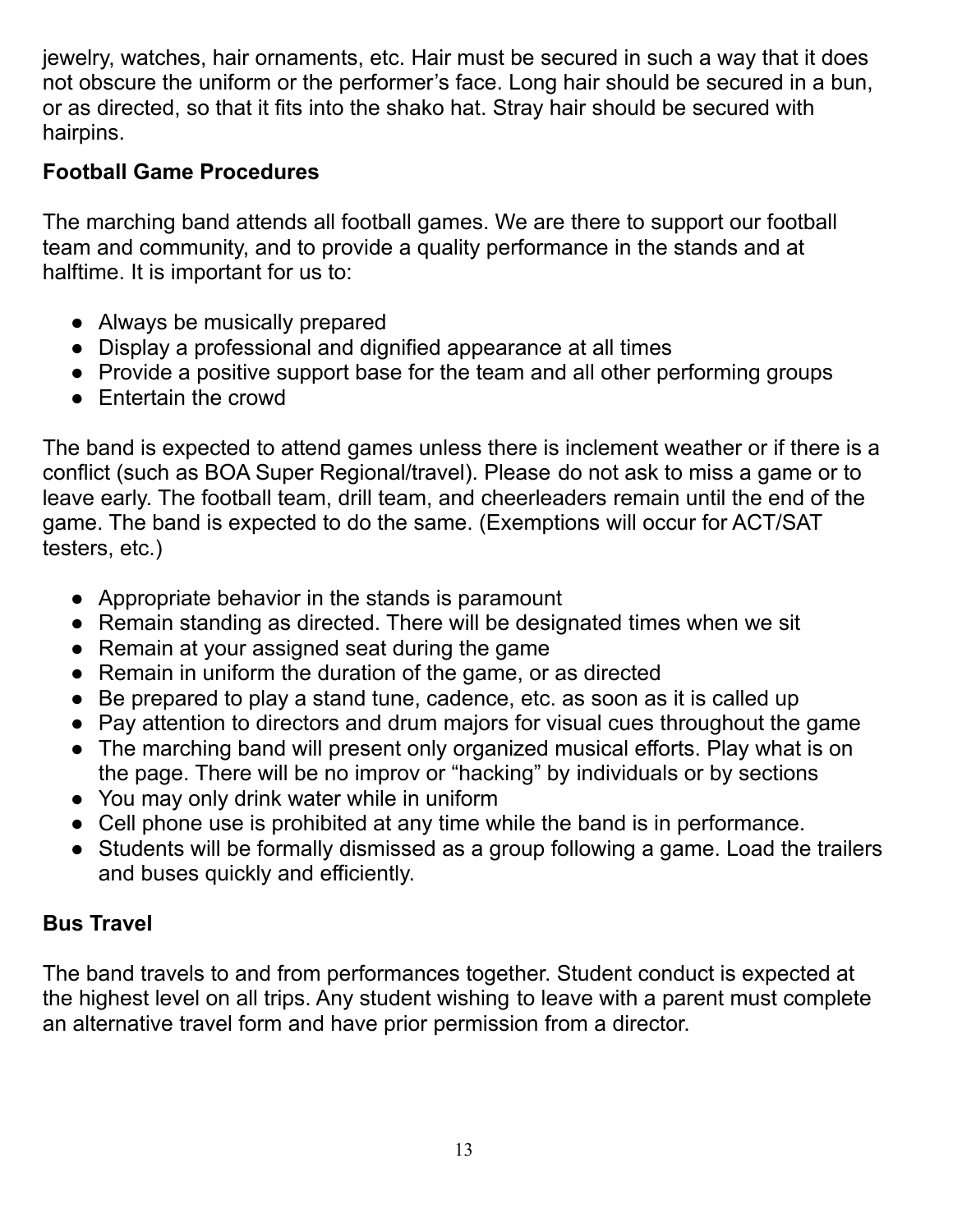# **Elected Student Officers**

#### **Election Criteria**

- 1. Candidates must meet eligibility requirements *(refer to Carroll Senior High School & Carroll High School Handbooks).*
- 2. Officer candidates must demonstrate that they are avid supporters of the Band Program by exhibiting a positive attitude, faithful cooperation, eagerness, promptness, etc.
- 3. Candidates must complete the appropriate application.

#### **Band Council**

Elected officers will serve as the Band Council and will have input in planning the non-musical aspects of band activities.

- 1. President
	- Must be a Senior
	- Calls and presides over Council meetings
	- Supervises the functions of other officers
	- Represents the Band by presenting awards given by the Council
	- Takes an active part in planning the Spring Band Banquet
	- Assists the Directors whenever needed and meets with Director of Bands frequently
	- Supervises and coordinates welcoming activities for incoming band students

#### 2. Vice-President

- Must be a Junior or Senior
- Assists President in preparing the meeting agenda
- Serves as presiding officer at meeting(s) in the absence of the President
- Assists Directors whenever needed
- 3. Secretary
	- Must be a Sophomore, Junior, or Senior
	- Keeps minutes of all Council meetings
	- Assists with Band correspondence and other clerical duties
	- Assists Directors whenever needed
- 4. Class Representative
	- Elected by majority vote by each class
	- Represents his/her class in Council meetings

# **Appointed Leadership**

#### **Drum Majors/Section Leaders/Squad Leaders**

- Audition Criteria -- a Drum Major/Section Leader must:
- Meet eligibility requirements *(refer to Carroll Senior High School & Carroll High Carroll Handbooks)*
- Complete leadership application
- Be willing to attend pre-audition training sessions as well as a summer Drum Major Camp
- Be willing to work outside of normal band class
- Be a proficient musician, marcher, teacher (per auditions)
- 2. Responsibilities
	- Be a member of the Band Council (Drum Majors only)
	- Serve as Conductor during field performances (Drum Majors only)
	- Assist the Directors in conducting during games, pep rallies, and on-field rehearsals (Drum Majors only)
	- Assist the Directors in teaching and refining the drill
	- Assist the Directors in preparing charts and the field outside of band class
	- Be a role model in every aspect of band participation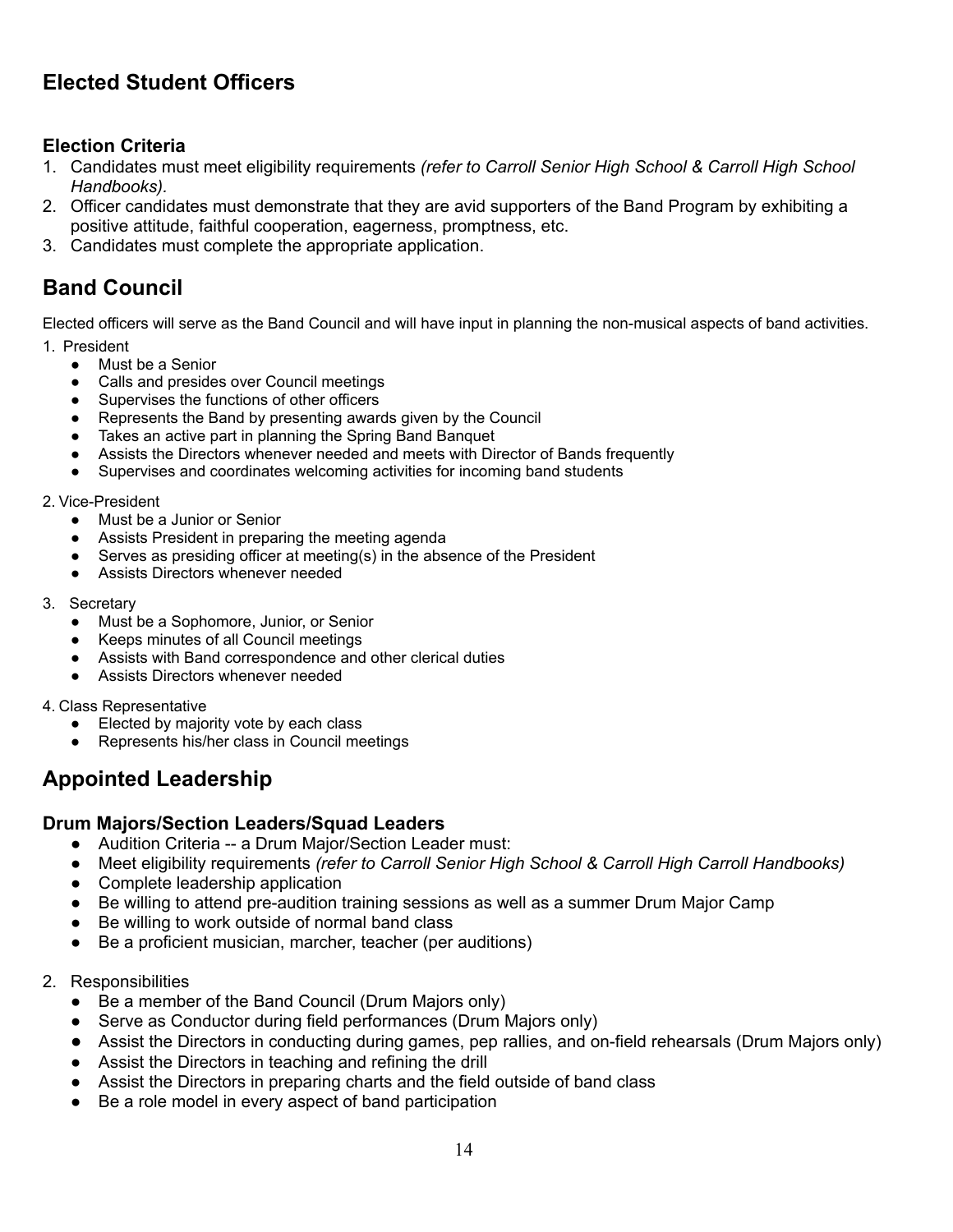#### **Other Appointed Positions** – (as designated by the Directors)

Loading Crew Music Librarians Field Crew Uniform Crew

# **Care of Music Facilities and Equipment**

- 1. **NO FOOD, GUM OR DRINK (except water) IS ALLOWED IN REHEARSAL HALLS.** These items need to be discarded in the trash before entering.
- 2. Practice rooms are for practice, recording assignments, playoffs, or private lessons **only**.
- 3. Keep instruments in cases with latches closed in assigned lockers when not in use. Instrument cases are to be kept in assigned lockers during rehearsal.
- 4. Instrument lockers must be kept clean. Items not properly stored may be discarded at the Director's discretion.
- 5. Clean daily marching attire and a water jug may be kept there during the marching season, but these items should go home each night.
- 6. Nothing is to be stored on top of the lockers.
- 7. All concert and marching folders should be kept neatly organized in assigned lockers.
- 8. Personal items are not to be stored in the music library, offices, practice rooms, or instrument storage areas. The Band Department assumes no responsibility for personal items not securely stored in lockers.
- 9. Band Hall chairs and stands are not to be removed from the room unless directed by a director.
- 10.No one is to use the audio/visual equipment without permission.
- 11. Any damage to school property/instruments must be repaired, the item replaced, or a reimbursement made immediately.
- 12.School-owned instruments are available for use by members who either play those specific instruments or are asked by the Director to change instruments due to instrumentation problems. A **\$150.00** usage fee **per instrument** will be assessed. A **\$200.00** usage fee will be assessed for combination instruments (concert/marching). The following instruments are available:

Piccolo English Horn Bass Trombone Bass Clarinet ContraBass Clarinet Tenor saxophone Baritone Saxophone Soprano Saxophone Oboe Bassoon Euphonium/Marching Baritone Tuba/Sousaphone French Horn/Mellophones

In addition, quality percussion equipment, as well as electronic equipment used by the Jazz Band, is provided by the school. A **\$150** usage fee applies to all percussion students.

Periodic inspections will be made of school-owned instruments**. Each student is financially responsible for any damage that occurs to a school-owned instrument beyond normal "wear and tear" during the time it has been issued to him/her.**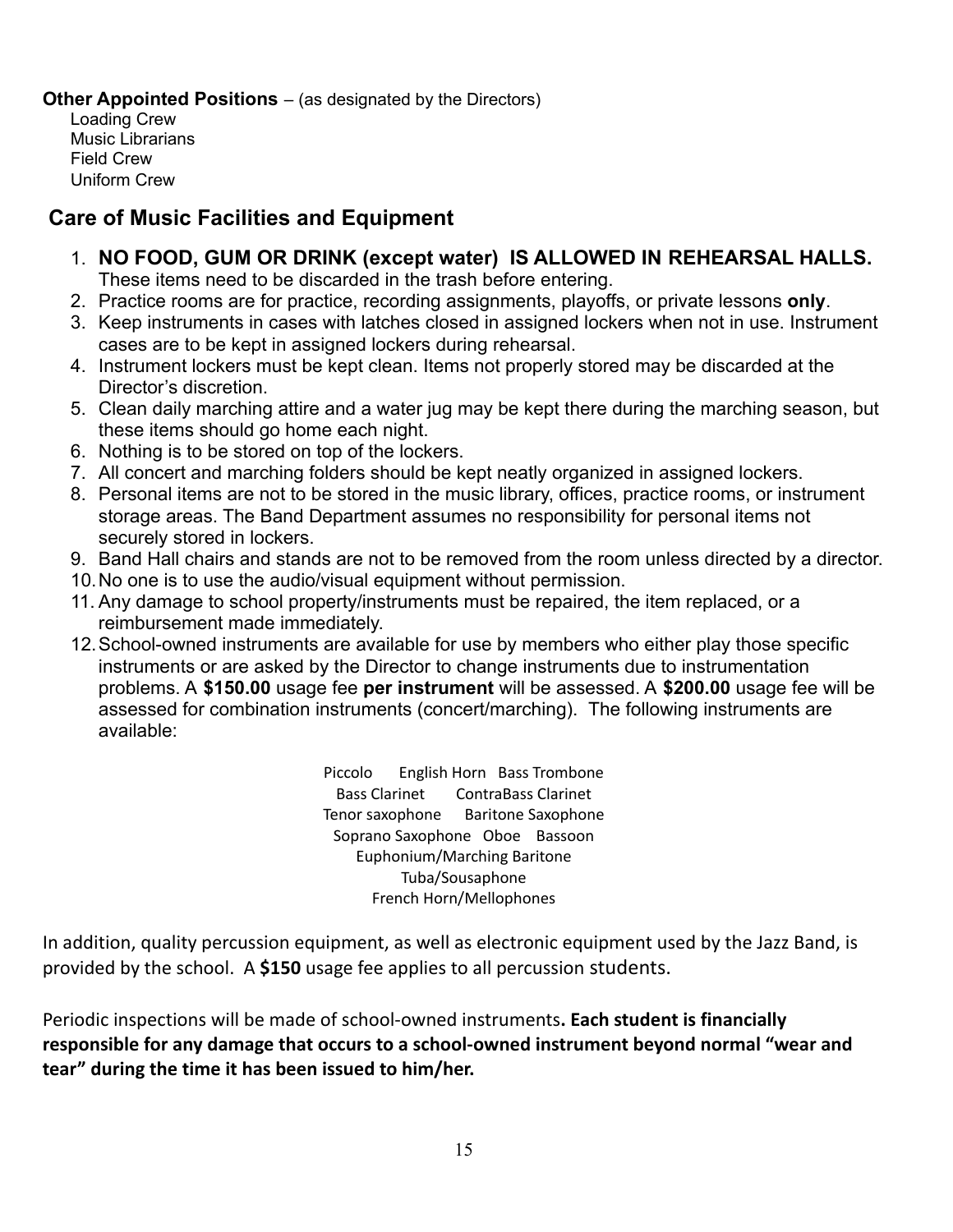# **Band Directors' Offices**

Although the band offices are business areas, directors do keep an "open door" policy. When the door is open, students are welcome to enter with director approval. Do not enter an office if no director is present. If the door is closed, students should knock briefly and wait for a response. Consider the office "off limits" at the time, if you do not get a response. Students should use common sense in regards to the timing and/or pertinence of their questions or concerns. If it is obvious that a meeting or conference is taking place, students are asked to either refer their questions to student leaders, or wait and come back at another time.

#### **Restrooms**

Students are asked to take care of personal needs before class begins in order to minimize classroom disruptions. Students should only use the restrooms located outside of the rehearsal halls, located behind the auditorium. Should a student need to use the restroom during instruction, they should leave and return to the rehearsal in a non-disruptive fashion. Faculty restrooms are for the directors and private staff only.

#### **Music Library/Uniform Room**

The music library is off limits except to music librarians and staff. All students will be given one copy of music. If you lose your music, you are responsible for printing/obtaining a new copy.

The uniform room is to be used for uniform storage only and is off limits except to uniform crew and staff.

#### **Auditorium**

Students should enter/exit the auditorium at the side doors designated by the directors. Remain on the ground level unless otherwise directed by staff. **No food or beverage of any sort is allowed in the auditorium**. Maintain a sense of decorum and reverence when in the performance hall. Talking should be held to a minimum and at an appropriate level. Sit in the auditorium seats the proper way. Students should only be in the auditorium in the presence and with the permission of a director.

# **Visitors**

Visitors are not allowed in the rehearsal spaces or auditorium without director permission. This policy helps with the security and care of our instruments and equipment. Visit with non-band friends outside of the rehearsal and performance areas. No exceptions.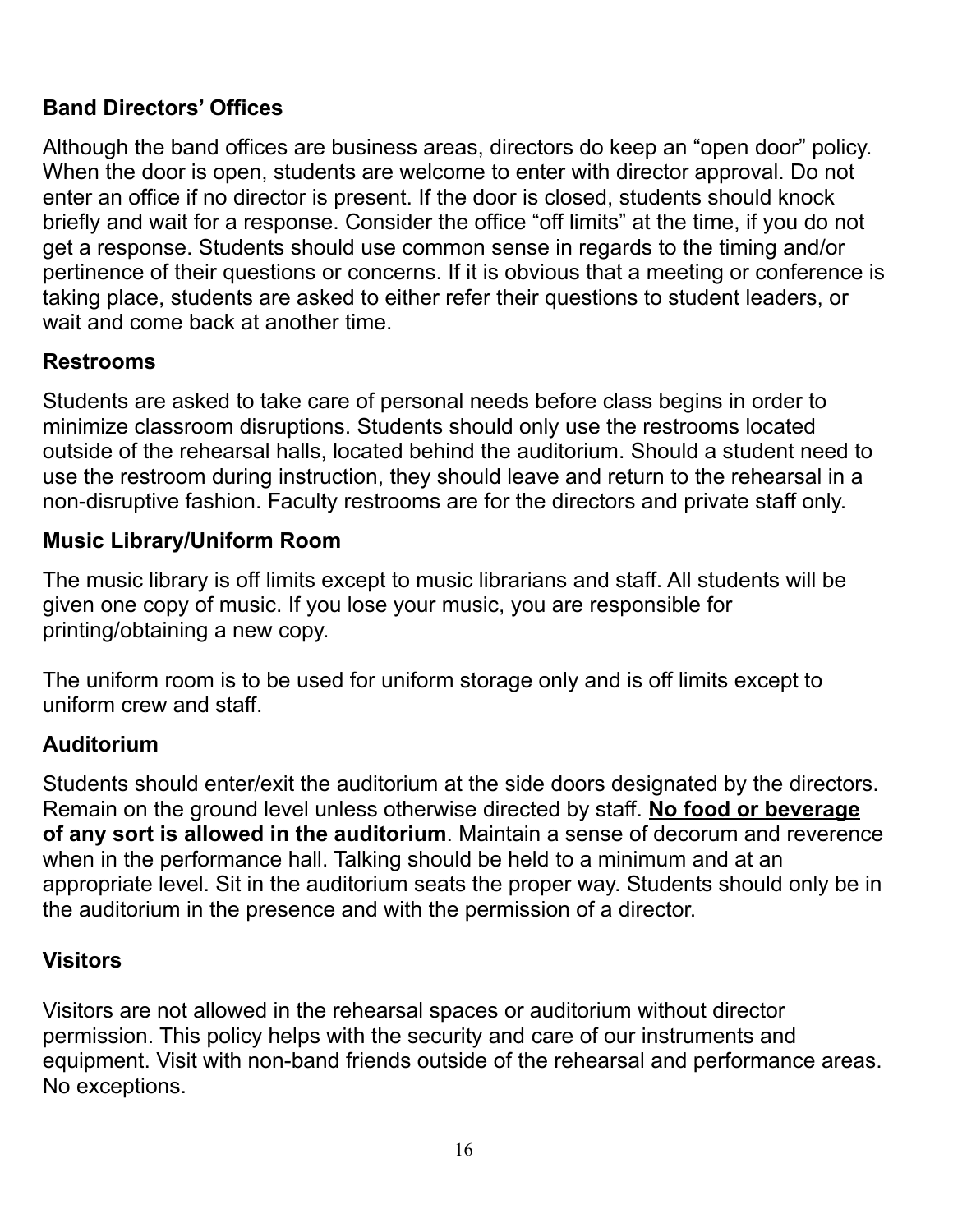# **Travel - Spring Band Trip**

The Carroll Dragon Band travels every spring. The trip is an optional part of the band program. Students are allowed to participate in the trip if they meet the following criteria:

- Viable playing/performing member of the band and/or color guard
- \*\* Must be passing all classes
- Have no unexcused absences from rehearsals/performances
- Must have attended all required marching and concert band performances
- Displayed zero negative behavior in the band program or in school
- Meet the trip financial obligations as outlined by Carroll Band Boosters

#### \*\* **Ineligibility that occurs after the final payment deadline will result in forfeiture of trip funds.**

# **Private Lesson Enrichment Program**

It is the goal of the Carroll Independent School District Fine Arts Department to provide the very best learning experiences for each band student. One of these learning experiences is the opportunity for a student to study privately with a professional instrumentalist.

- 1. Private teachers are selected by the Carroll ISD Director of Bands.
- 2. Private lessons are optional, but are strongly encouraged.
- 3. Students electing to study privately are taught once per week during their band period, or before or after school.
- 4. The cost of district lessons is determined each year by the Director of Bands. The lesson fee is \$25.00 per half hour lesson. Carroll ISD policy expects families to pay for lessons one month in advance, unless other arrangements have been made between the family and teacher.
- 5. If a student is absent from school or in school but cannot attend the lesson, prior notification must be given in order for fees to be adjusted or a make-up lesson to be scheduled.
- 6. If the student is in school and misses a lesson without prior notification to the teacher, the student will be charged for that lesson.
- 7. Students will be excused from lessons for band trips, concerts, etc., if the teacher is notified in advance. These lessons should be made-up if at all possible.

# **School Owned Instruments**

Each student will be expected to have their own instrument. Students who play school owned instruments are expected to care for them as if they owned that instrument. No student is allowed to play another student's instrument unless given permission by a director and only for extenuating circumstances. Only percussionists are allowed to play on the percussion instruments. No exceptions.

Dragon Band members are expected to keep their instrument in prime working condition for rehearsals and performances. Please check with a director before taking